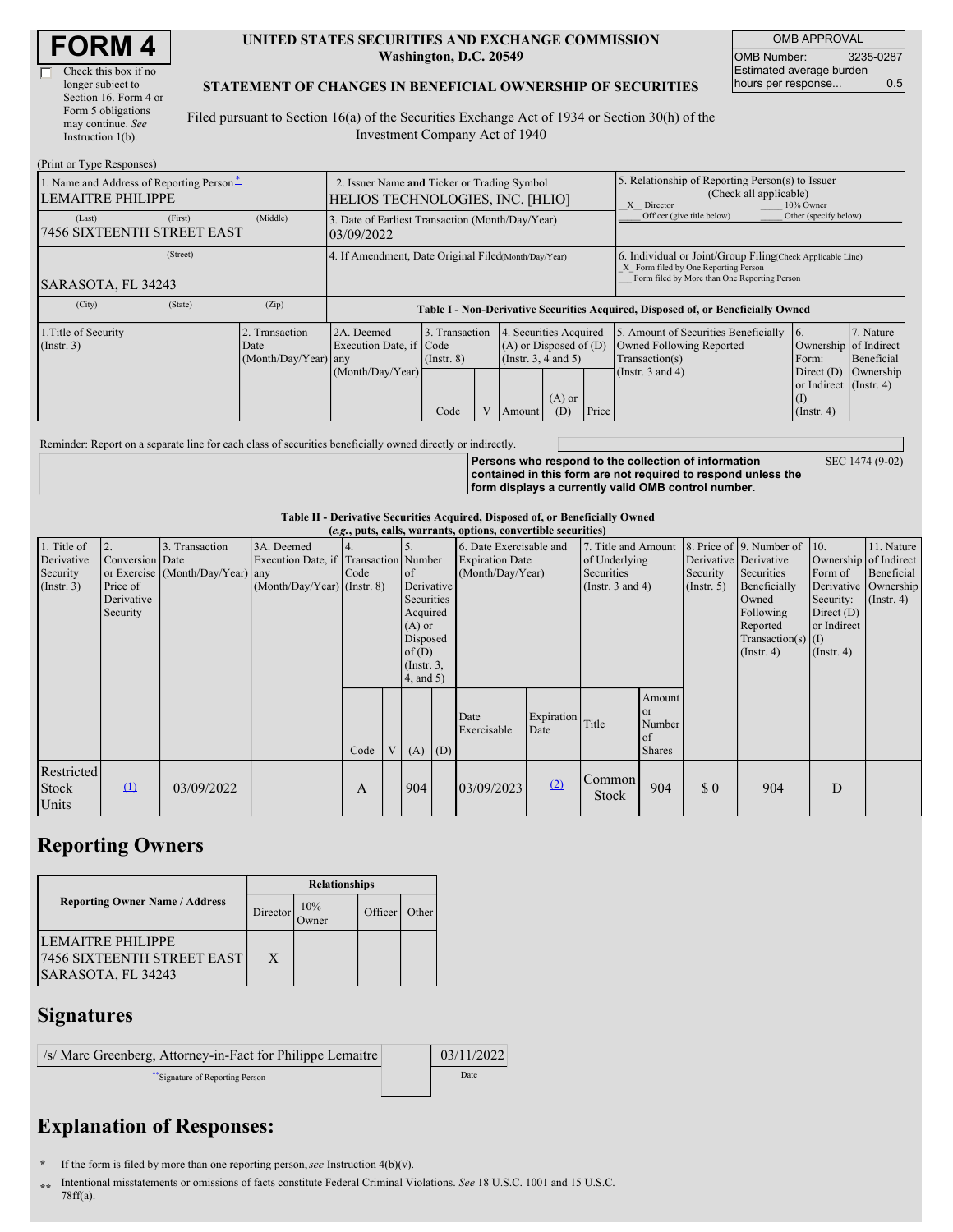**( 1)** Each RSU represents the right to receive, following vesting, one share of Common Stock. **( 2)** N/A

Note: File three copies of this Form, one of which must be manually signed. If space is insufficient, *see* Instruction 6 for procedure.

Potential persons who are to respond to the collection of information contained in this form are not required to respond unless the form displays a currently valid OMB number.